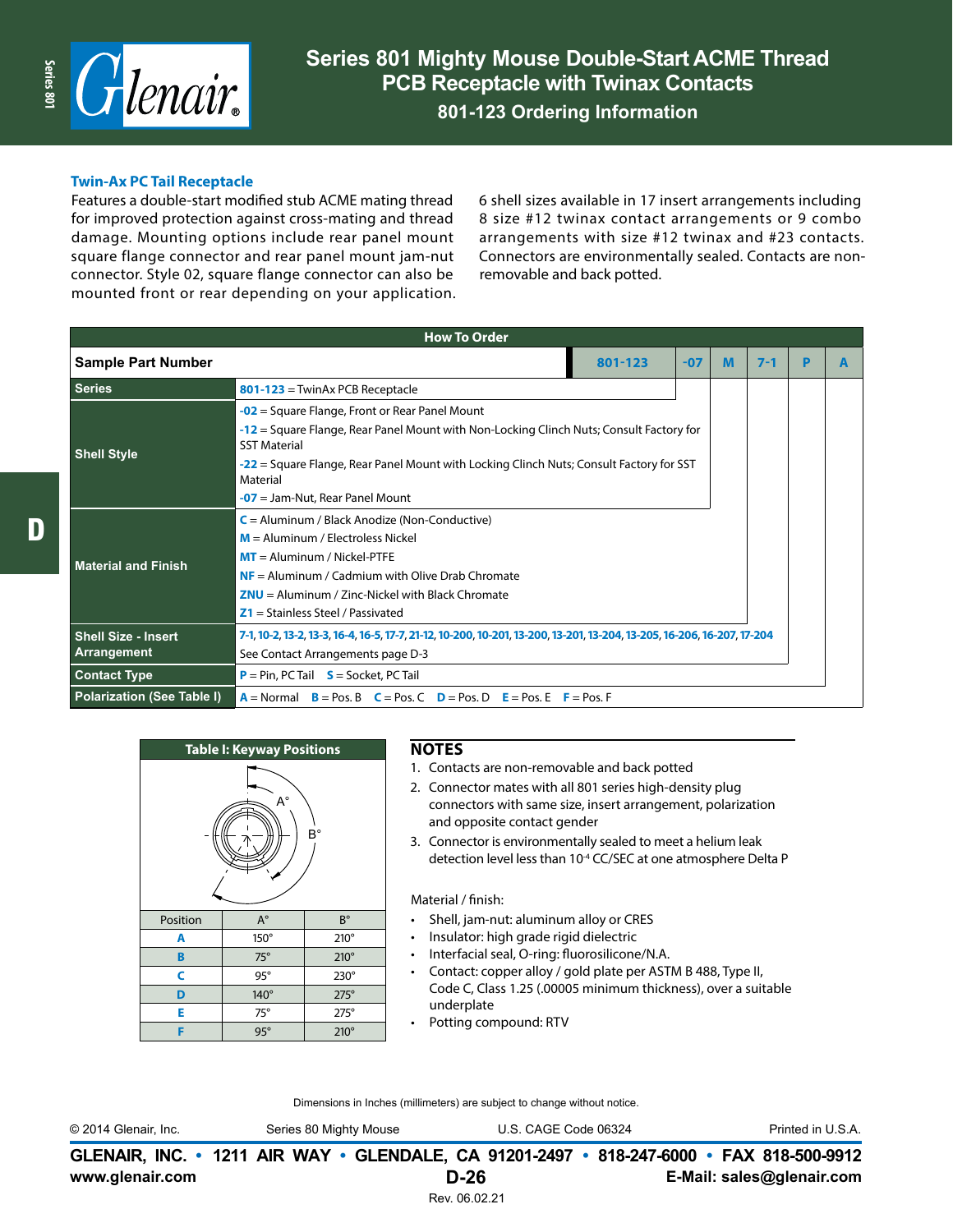

# *Jam-nut mount receptacle - shell style 07*



### *Square flange mount receptacle - shell style 02*



# *Square flange mount receptacle - shell style 12 and 22*



Dimensions in Inches (millimeters) are subject to change without notice.

© 2014 Glenair, Inc. Series 80 Mighty Mouse U.S. CAGE Code 06324 Printed in U.S.A.

**www.glenair.com E-Mail: sales@glenair.com GLENAIR, INC. • 1211 AIR WAY • GLENDALE, CA 91201-2497 • 818-247-6000 • FAX 818-500-9912 D-27**